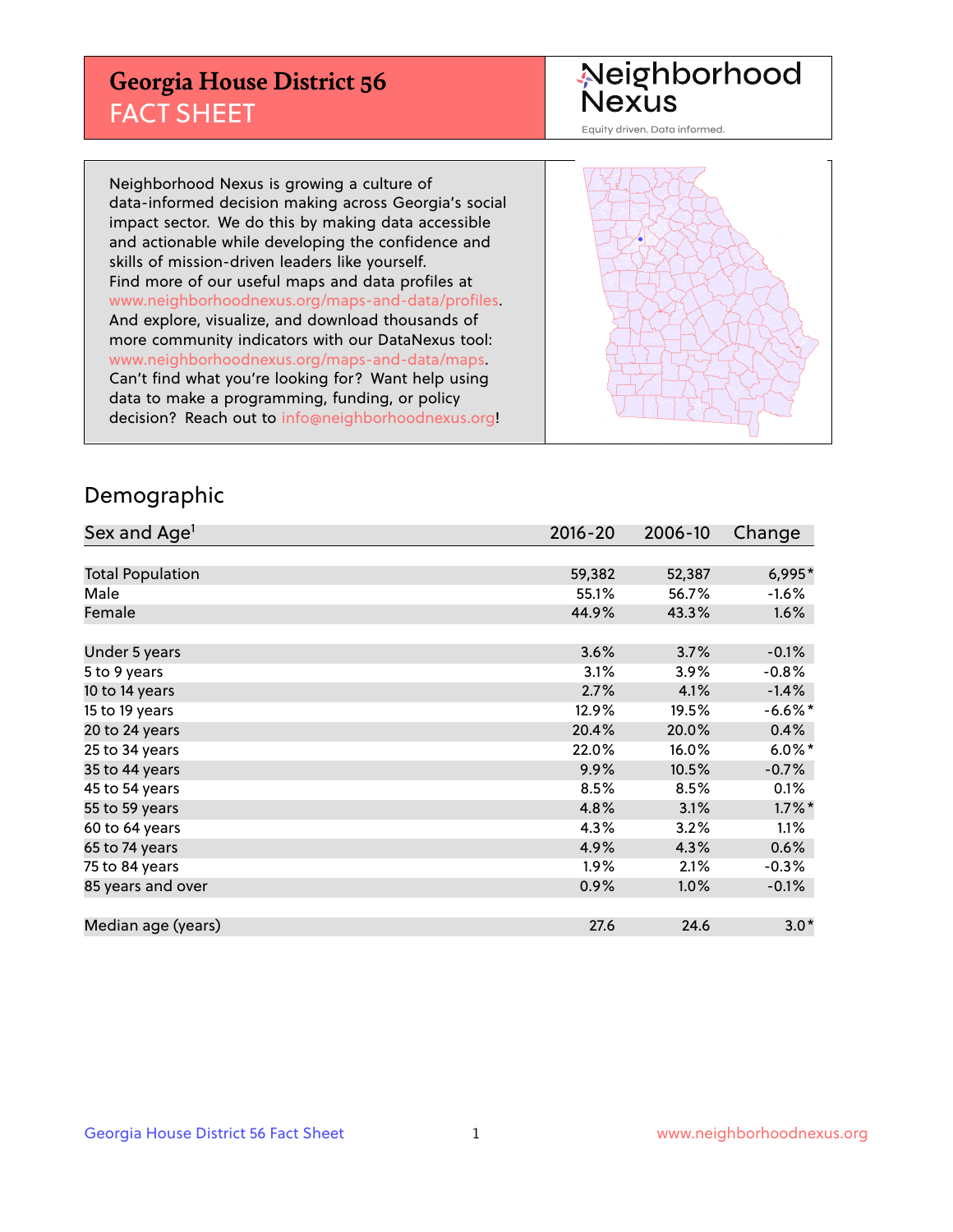## Demographic, continued...

| Race <sup>2</sup>                                            | $2016 - 20$ | 2006-10 | Change     |
|--------------------------------------------------------------|-------------|---------|------------|
| <b>Total population</b>                                      | 59,382      | 52,387  | 6,995*     |
| One race                                                     | 96.6%       | 98.0%   | $-1.4\%$ * |
| White                                                        | 32.6%       | 33.3%   | $-0.7%$    |
| <b>Black or African American</b>                             | 51.9%       | 55.5%   | $-3.5%$    |
| American Indian and Alaska Native                            | 0.3%        | 0.3%    | $-0.0%$    |
| Asian                                                        | 10.3%       | 8.0%    | $2.3\%$ *  |
| Native Hawaiian and Other Pacific Islander                   | 0.0%        | 0.0%    | 0.0%       |
| Some other race                                              | 1.5%        | 0.8%    | 0.6%       |
| Two or more races                                            | 3.4%        | 2.0%    | $1.4\%$ *  |
| Race alone or in combination with other race(s) <sup>3</sup> | $2016 - 20$ | 2006-10 | Change     |
| Total population                                             | 59,382      | 52,387  | 6,995*     |
| White                                                        | 35.0%       | 34.9%   | 0.1%       |
| <b>Black or African American</b>                             | 53.5%       | 56.4%   | $-2.9%$    |
| American Indian and Alaska Native                            | 0.8%        | 0.8%    | $-0.0%$    |
| Asian                                                        | 11.6%       | 8.9%    | $2.7\%$ *  |
| Native Hawaiian and Other Pacific Islander                   | 0.1%        | 0.1%    | $0.0\%$    |
| Some other race                                              | 2.6%        | 1.2%    | $1.5\%$ *  |
|                                                              |             |         |            |
| Hispanic or Latino and Race <sup>4</sup>                     | $2016 - 20$ | 2006-10 | Change     |
| Total population                                             | 59,382      | 52,387  | 6,995*     |
| Hispanic or Latino (of any race)                             | 5.0%        | 3.1%    | $1.9\%$ *  |
| Not Hispanic or Latino                                       | 95.0%       | 96.9%   | $-1.9%$    |
| White alone                                                  | 30.4%       | 31.9%   | $-1.5%$    |
| Black or African American alone                              | 51.5%       | 54.8%   | $-3.3%$    |
| American Indian and Alaska Native alone                      | 0.2%        | 0.3%    | $-0.1%$    |
| Asian alone                                                  | 10.3%       | 8.0%    | $2.3\%$ *  |
| Native Hawaiian and Other Pacific Islander alone             | 0.0%        | 0.0%    | 0.0%       |
| Some other race alone                                        | 0.3%        | 0.1%    | 0.2%       |
| Two or more races                                            | 2.2%        | 1.7%    | 0.5%       |
| U.S. Citizenship Status <sup>5</sup>                         | $2016 - 20$ | 2006-10 | Change     |
|                                                              |             |         |            |
| Foreign-born population                                      | 7,263       | 4,895   | $2,367*$   |
| Naturalized U.S. citizen                                     | 23.7%       | 22.0%   | 1.7%       |
| Not a U.S. citizen                                           | 76.3%       | 78.0%   | $-1.7%$    |
| Citizen, Voting Age Population <sup>6</sup>                  | 2016-20     | 2006-10 | Change     |
|                                                              |             |         |            |
| Citizen, 18 and over population                              | 47,355      | 40,833  | $6,522*$   |
| Male                                                         | 54.9%       | 56.7%   | $-1.8%$    |
| Female                                                       | 45.1%       | 43.3%   | 1.8%       |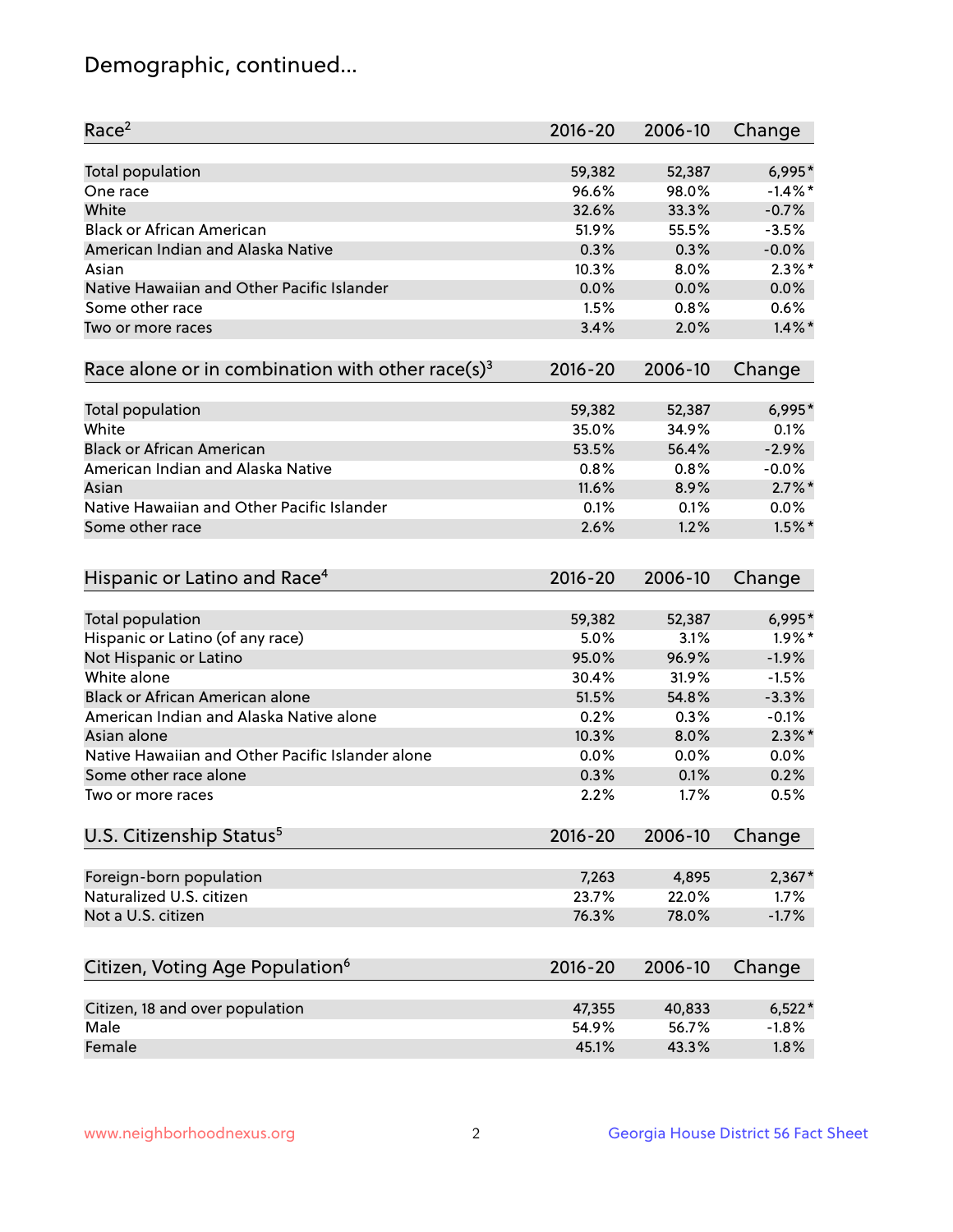#### Economic

| Income <sup>7</sup>                                 | $2016 - 20$ | 2006-10 | Change     |
|-----------------------------------------------------|-------------|---------|------------|
|                                                     |             |         |            |
| All households                                      | 23,801      | 18,067  | $5,734*$   |
| Less than \$10,000                                  | 14.1%       | 15.9%   | $-1.8%$    |
| \$10,000 to \$14,999                                | 4.4%        | 8.4%    | $-4.1\%$ * |
| \$15,000 to \$24,999                                | 11.4%       | 13.3%   | $-1.9%$    |
| \$25,000 to \$34,999                                | 7.7%        | 12.6%   | $-4.9%$ *  |
| \$35,000 to \$49,999                                | 11.1%       | 13.9%   | $-2.8%$    |
| \$50,000 to \$74,999                                | 18.1%       | 12.6%   | $5.5%$ *   |
| \$75,000 to \$99,999                                | 10.4%       | 8.5%    | 1.9%       |
| \$100,000 to \$149,999                              | 10.7%       | 7.7%    | 3.0%       |
| \$150,000 to \$199,999                              | 5.1%        | 3.2%    | 1.9%       |
| \$200,000 or more                                   | 7.1%        | 3.8%    | 3.2%       |
| Median household income (dollars)                   | 52,153      | 34,772  | 17,381*    |
| Mean household income (dollars)                     | 75,033      | 55,398  | 19,635*    |
| With earnings                                       | 80.1%       | 79.3%   | 0.8%       |
| Mean earnings (dollars)                             | 83,634      | 60,013  | 23,621*    |
| <b>With Social Security</b>                         | 16.4%       | 20.3%   | $-3.8\%$ * |
| Mean Social Security income (dollars)               | 14,206      | 12,074  | $2,131*$   |
| With retirement income                              | 10.7%       | 10.5%   | 0.2%       |
| Mean retirement income (dollars)                    | 22,552      | 18,324  | $4,227*$   |
| With Supplemental Security Income                   | 5.7%        | 4.2%    | 1.4%       |
| Mean Supplemental Security Income (dollars)         | 9,573       | 7,602   | 1,971      |
| With cash public assistance income                  | 1.8%        | 1.9%    | $-0.1%$    |
| Mean cash public assistance income (dollars)        | 1,203       | 2,959   | $-1,756$   |
| With Food Stamp/SNAP benefits in the past 12 months | 15.0%       | 16.1%   | $-1.1%$    |
|                                                     |             |         |            |
| Families                                            | 7,164       | 6,975   | 189        |
| Less than \$10,000                                  | 8.2%        | 12.7%   | $-4.5%$    |
| \$10,000 to \$14,999                                | 3.6%        | 9.3%    | $-5.6%$    |
| \$15,000 to \$24,999                                | 13.1%       | 14.2%   | $-1.2%$    |
| \$25,000 to \$34,999                                | 8.5%        | 16.5%   | $-8.1%$    |
| \$35,000 to \$49,999                                | 11.4%       | 13.2%   | $-1.8%$    |
| \$50,000 to \$74,999                                | 16.2%       | 12.0%   | 4.2%       |
| \$75,000 to \$99,999                                | 10.0%       | 7.5%    | 2.5%       |
| \$100,000 to \$149,999                              | 10.4%       | 5.4%    | 5.1%       |
| \$150,000 to \$199,999                              | 7.4%        | 3.2%    | 4.2%       |
| \$200,000 or more                                   | 11.2%       | 6.1%    | 5.2%       |
| Median family income (dollars)                      | 61,402      | 33,378  | 28,024*    |
| Mean family income (dollars)                        | 95,633      | 59,827  | 35,807*    |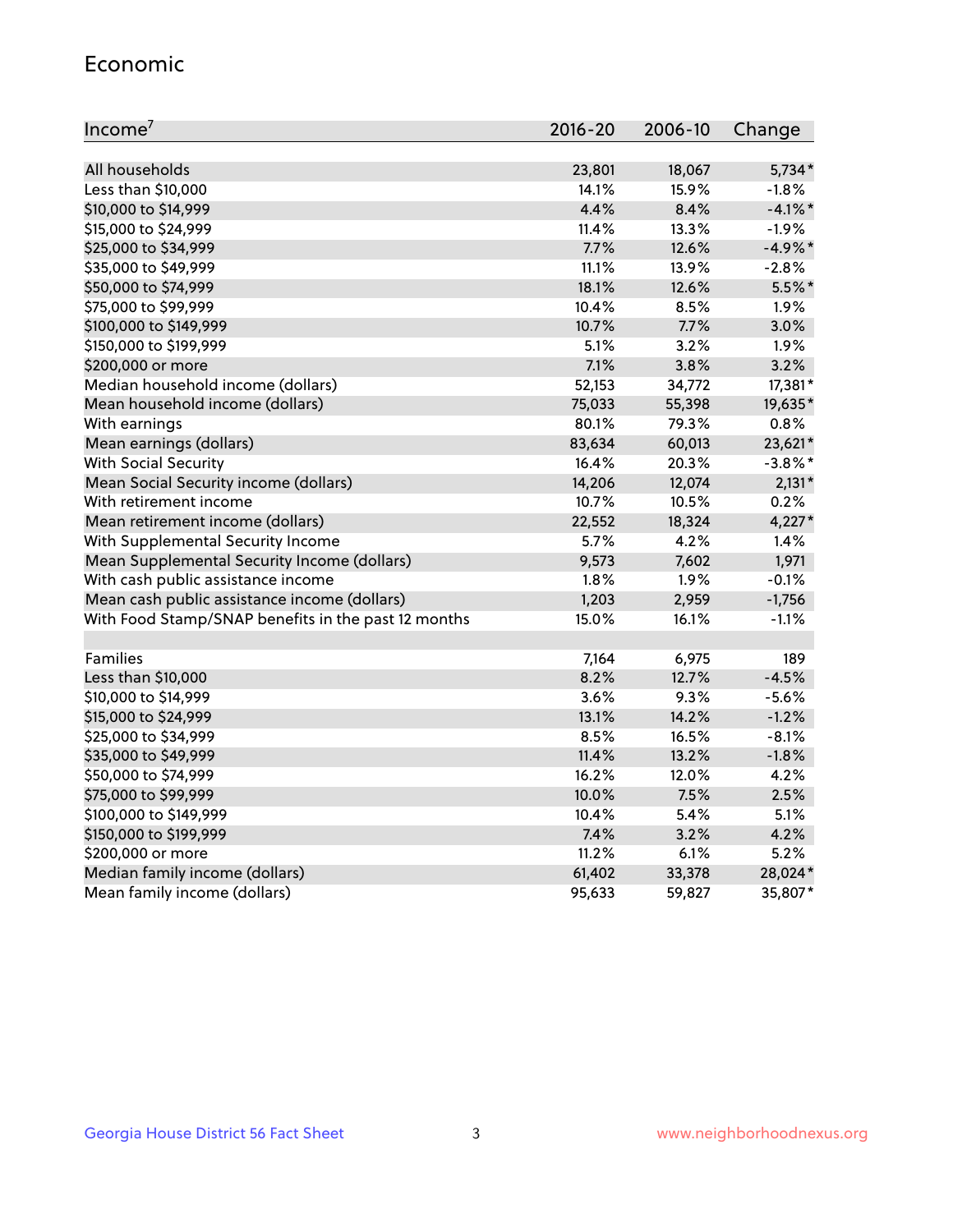## Economic, continued...

| Income, continued <sup>8</sup>                           | 2016-20 | 2006-10 | Change      |
|----------------------------------------------------------|---------|---------|-------------|
|                                                          |         |         |             |
| Nonfamily households                                     | 16,637  | 11,092  | $5,545*$    |
| Median nonfamily income (dollars)                        | 49,161  | 35,235  | 13,926*     |
| Mean nonfamily income (dollars)                          | 65,605  | 51,238  | 14,367*     |
|                                                          |         |         |             |
| Median earnings for workers (dollars)                    | 31,388  | 16,097  | 15,290*     |
| Median earnings for male full-time, year-round workers   | 61,112  | 42,164  | 18,948*     |
| (dollars)                                                |         |         |             |
| Median earnings for female full-time, year-round workers | 49,266  | 34,906  | 14,360*     |
| (dollars)                                                |         |         |             |
|                                                          |         |         |             |
| Per capita income (dollars)                              | 32,102  | 20,854  | $11,247*$   |
|                                                          |         |         |             |
| Families and People Below Poverty Level <sup>9</sup>     | 2016-20 | 2006-10 | Change      |
|                                                          |         |         |             |
| <b>All families</b>                                      | 18.5%   | 26.2%   | $-7.8\%$ *  |
| With related children under 18 years                     | 33.3%   | 41.4%   | $-8.1%$     |
| With related children under 5 years only                 | 28.4%   | 27.0%   | 1.4%        |
| Married couple families                                  | 6.7%    | 4.2%    | 2.5%        |
| With related children under 18 years                     | 14.1%   | 7.5%    | 6.6%        |
| With related children under 5 years only                 | 14.7%   | 3.9%    | 10.8%       |
| Families with female householder, no husband present     | 31.3%   | 48.1%   | $-16.8\%$ * |
| With related children under 18 years                     | 43.0%   | 57.2%   | $-14.2%$    |
| With related children under 5 years only                 | 43.9%   | 42.0%   | 1.8%        |
|                                                          |         |         |             |
| All people                                               | 27.6%   | 30.9%   | $-3.3%$     |
| Under 18 years                                           | 41.7%   | 51.0%   | $-9.3%$     |
| Related children under 18 years                          | 41.7%   | 50.6%   | $-8.9%$     |
| Related children under 5 years                           | 45.6%   | 56.5%   | $-10.8%$    |
| Related children 5 to 17 years                           | 39.8%   | 48.6%   | $-8.8%$     |
| 18 years and over                                        | 25.4%   | 26.0%   | $-0.6%$     |
| 18 to 64 years                                           | 25.9%   | 27.2%   | $-1.2%$     |
| 65 years and over                                        | 21.6%   | 18.3%   | 3.3%        |
| People in families                                       | 23.3%   | 31.6%   | $-8.3\%$ *  |
| Unrelated individuals 15 years and over                  | 31.6%   | 30.0%   | 1.5%        |
|                                                          |         |         |             |
| Non-Hispanic white people                                | 17.4%   | 13.7%   | 3.7%        |
| Black or African-American people                         | 31.5%   | 37.0%   | $-5.4%$     |
| Asian people                                             | 46.5%   | 33.3%   | 13.2%       |
| Hispanic or Latino people                                | 13.9%   | 22.6%   | $-8.7%$     |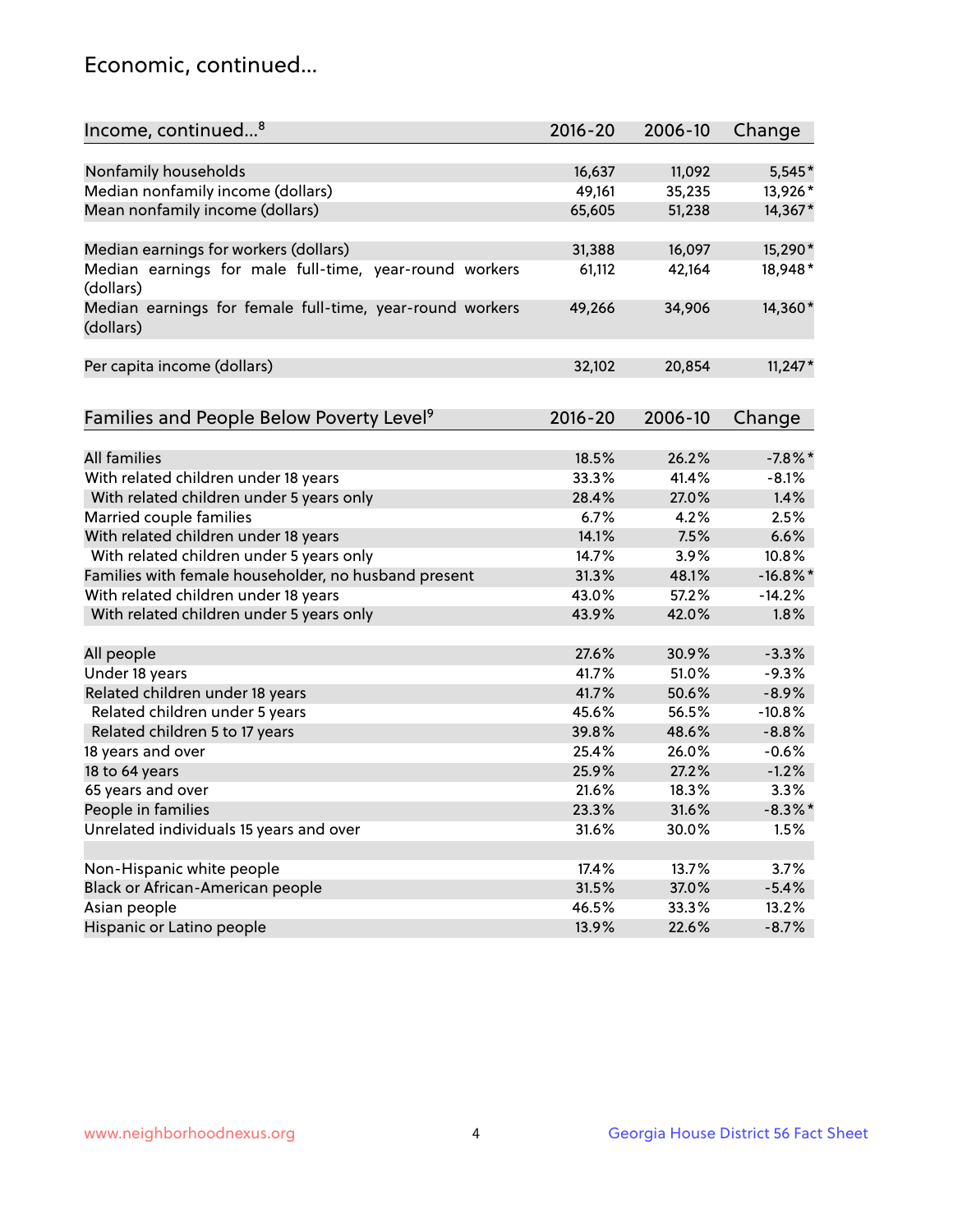## Employment

| Employment Status <sup>10</sup>                               | $2016 - 20$ | 2006-10 | Change     |
|---------------------------------------------------------------|-------------|---------|------------|
|                                                               |             |         |            |
| Population 16 years and over                                  | 53,456      | 45,766  | 7,689*     |
| In labor force                                                | 59.3%       | 55.7%   | 3.6%       |
| Civilian labor force                                          | 59.3%       | 55.7%   | 3.6%       |
| Employed                                                      | 54.7%       | 49.4%   | $5.3\%$ *  |
| Unemployed                                                    | 4.5%        | 6.3%    | $-1.7%$    |
| <b>Armed Forces</b>                                           | 0.1%        | 0.1%    | 0.0%       |
| Not in labor force                                            | 40.7%       | 44.3%   | $-3.6%$    |
| Civilian labor force                                          |             |         |            |
|                                                               | 31,684      | 25,474  | $6,210*$   |
| <b>Unemployment Rate</b>                                      | 7.6%        | 11.3%   | $-3.6%$    |
| Females 16 years and over                                     | 23,586      | 19,611  | 3,975*     |
| In labor force                                                | 58.8%       | 55.8%   | 3.0%       |
| Civilian labor force                                          | 58.7%       | 55.7%   | 3.0%       |
| Employed                                                      | 54.4%       | 49.0%   | 5.4%       |
|                                                               |             |         |            |
| Own children of the householder under 6 years                 | 2,393       | 2,136   | 257        |
| All parents in family in labor force                          | 61.0%       | 71.5%   | $-10.5%$   |
|                                                               |             |         |            |
| Own children of the householder 6 to 17 years                 | 3,663       | 4,730   | $-1,067$   |
| All parents in family in labor force                          | 74.5%       | 73.9%   | 0.6%       |
|                                                               |             |         |            |
| Industry <sup>11</sup>                                        | $2016 - 20$ | 2006-10 | Change     |
| Civilian employed population 16 years and over                | 29,263      | 22,607  | $6,656*$   |
| Agriculture, forestry, fishing and hunting, and mining        | 0.2%        | 0.1%    | 0.1%       |
| Construction                                                  | 3.2%        | 5.0%    | $-1.9%$    |
| Manufacturing                                                 | 3.9%        | 5.1%    | $-1.2%$    |
| Wholesale trade                                               | 2.6%        | 2.3%    | 0.3%       |
| Retail trade                                                  | 8.5%        | 11.4%   | $-2.9\%$ * |
| Transportation and warehousing, and utilities                 | 7.2%        | 4.5%    | 2.6%       |
| Information                                                   | 3.6%        | 3.9%    | $-0.2%$    |
| Finance and insurance, and real estate and rental and leasing | 5.3%        | 5.5%    | $-0.1%$    |
| Professional, scientific, and management, and administrative  | 20.6%       | 14.8%   | $5.8\%$ *  |
| and waste management services                                 |             |         |            |
| Educational services, and health care and social assistance   | 24.7%       | 27.1%   | $-2.4\%$ * |
| Arts, entertainment, and recreation, and accommodation and    | 10.9%       | 11.4%   | $-0.5\%$   |
| food services                                                 |             |         |            |
| Other services, except public administration                  | 4.1%        | 4.8%    | $-0.6%$    |
| Public administration                                         | 5.1%        | 4.2%    | 1.0%       |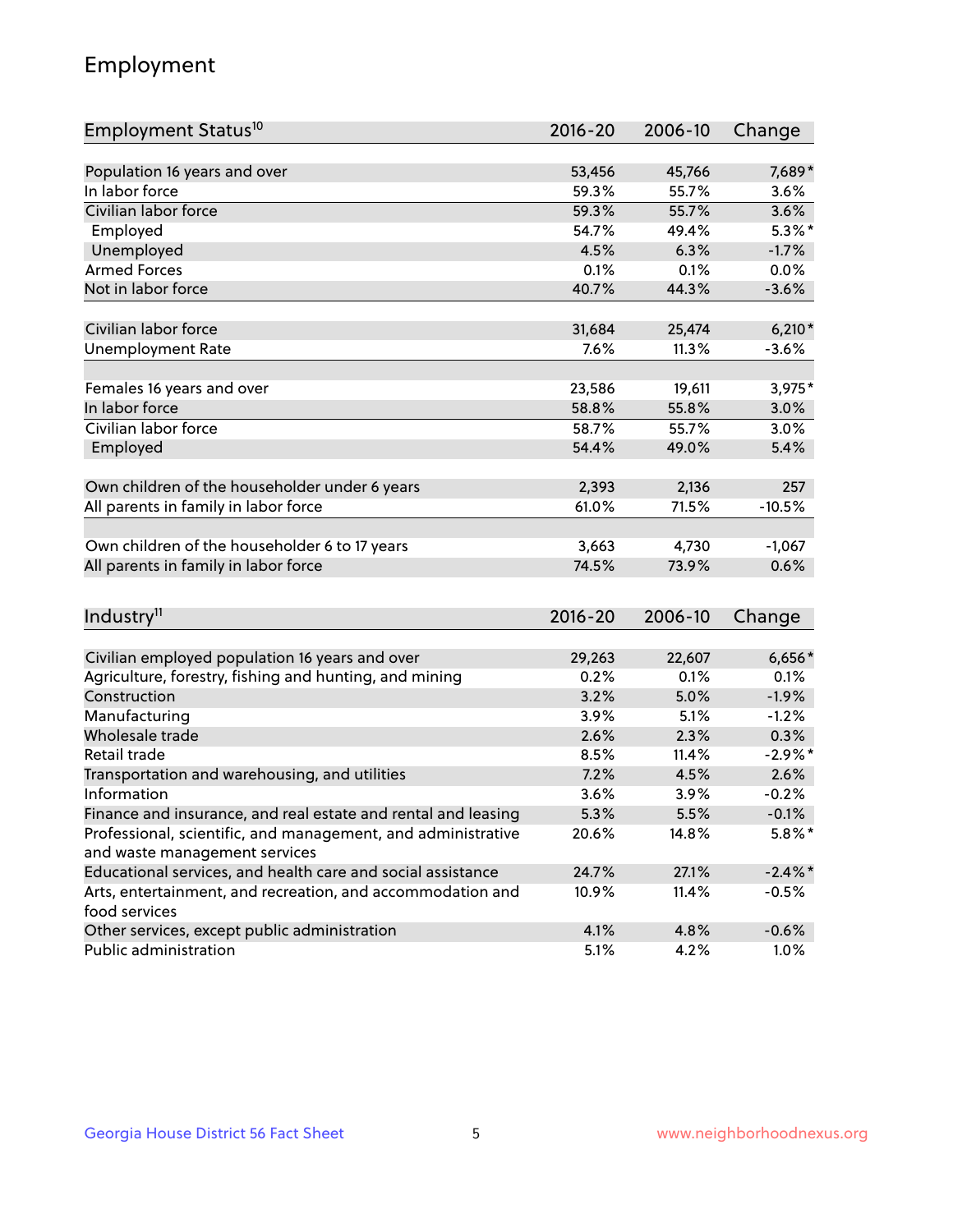## Employment, continued...

| Civilian employed population 16 years and over<br>$6,656*$<br>29,263<br>22,607<br>45.8%<br>Management, business, science, and arts occupations<br>54.6%<br>$8.7\%$ *<br>17.3%<br>$-1.4%$<br>Service occupations<br>15.9%<br>Sales and office occupations<br>$-4.9%$ *<br>19.2%<br>24.1%<br>$-3.7\%$ *<br>and<br>maintenance<br>1.9%<br>5.7%<br>Natural<br>resources,<br>construction,<br>occupations<br>7.1%<br>1.3%<br>Production, transportation, and material moving occupations<br>8.4%<br>Class of Worker <sup>13</sup><br>$2016 - 20$<br>2006-10<br>Change<br>Civilian employed population 16 years and over<br>29,263<br>22,607<br>$6,656*$<br>Private wage and salary workers<br>75.2%<br>73.9%<br>1.3%<br>$-2.7%$<br>Government workers<br>20.1%<br>22.8%<br>Self-employed in own not incorporated business workers<br>4.5%<br>3.2%<br>1.2%<br>Unpaid family workers<br>0.2%<br>0.2%<br>0.0%<br>Job Flows <sup>14</sup><br>2019<br>2010<br>Change<br>Total Jobs in district<br>54,260<br>18,644<br>35,616<br>Held by residents of district<br>$-0.1%$<br>3.3%<br>3.4%<br>Held by non-residents of district<br>96.7%<br>96.6%<br>0.1%<br>Jobs by Industry Sector <sup>15</sup><br>2019<br>2010<br>Change<br>Total Jobs in district<br>54,260<br>18,644<br>35,616<br>Goods Producing sectors<br>2.6%<br>2.5%<br>0.1%<br>0.8%<br>Trade, Transportation, and Utilities sectors<br>10.8%<br>10.0%<br>All Other Services sectors<br>86.7%<br>87.5%<br>$-0.9%$<br>Total Jobs in district held by district residents<br>1,779<br>1,212<br>567<br>3.4%<br>1.9%<br><b>Goods Producing sectors</b><br>1.5%<br>Trade, Transportation, and Utilities sectors<br>10.3%<br>7.1%<br>3.2%<br>All Other Services sectors<br>$-4.7%$<br>86.3%<br>91.0% | Occupation <sup>12</sup> | $2016 - 20$ | 2006-10 | Change |
|----------------------------------------------------------------------------------------------------------------------------------------------------------------------------------------------------------------------------------------------------------------------------------------------------------------------------------------------------------------------------------------------------------------------------------------------------------------------------------------------------------------------------------------------------------------------------------------------------------------------------------------------------------------------------------------------------------------------------------------------------------------------------------------------------------------------------------------------------------------------------------------------------------------------------------------------------------------------------------------------------------------------------------------------------------------------------------------------------------------------------------------------------------------------------------------------------------------------------------------------------------------------------------------------------------------------------------------------------------------------------------------------------------------------------------------------------------------------------------------------------------------------------------------------------------------------------------------------------------------------------------------------------------------------------------------------------------------------------------------------|--------------------------|-------------|---------|--------|
|                                                                                                                                                                                                                                                                                                                                                                                                                                                                                                                                                                                                                                                                                                                                                                                                                                                                                                                                                                                                                                                                                                                                                                                                                                                                                                                                                                                                                                                                                                                                                                                                                                                                                                                                              |                          |             |         |        |
|                                                                                                                                                                                                                                                                                                                                                                                                                                                                                                                                                                                                                                                                                                                                                                                                                                                                                                                                                                                                                                                                                                                                                                                                                                                                                                                                                                                                                                                                                                                                                                                                                                                                                                                                              |                          |             |         |        |
|                                                                                                                                                                                                                                                                                                                                                                                                                                                                                                                                                                                                                                                                                                                                                                                                                                                                                                                                                                                                                                                                                                                                                                                                                                                                                                                                                                                                                                                                                                                                                                                                                                                                                                                                              |                          |             |         |        |
|                                                                                                                                                                                                                                                                                                                                                                                                                                                                                                                                                                                                                                                                                                                                                                                                                                                                                                                                                                                                                                                                                                                                                                                                                                                                                                                                                                                                                                                                                                                                                                                                                                                                                                                                              |                          |             |         |        |
|                                                                                                                                                                                                                                                                                                                                                                                                                                                                                                                                                                                                                                                                                                                                                                                                                                                                                                                                                                                                                                                                                                                                                                                                                                                                                                                                                                                                                                                                                                                                                                                                                                                                                                                                              |                          |             |         |        |
|                                                                                                                                                                                                                                                                                                                                                                                                                                                                                                                                                                                                                                                                                                                                                                                                                                                                                                                                                                                                                                                                                                                                                                                                                                                                                                                                                                                                                                                                                                                                                                                                                                                                                                                                              |                          |             |         |        |
|                                                                                                                                                                                                                                                                                                                                                                                                                                                                                                                                                                                                                                                                                                                                                                                                                                                                                                                                                                                                                                                                                                                                                                                                                                                                                                                                                                                                                                                                                                                                                                                                                                                                                                                                              |                          |             |         |        |
|                                                                                                                                                                                                                                                                                                                                                                                                                                                                                                                                                                                                                                                                                                                                                                                                                                                                                                                                                                                                                                                                                                                                                                                                                                                                                                                                                                                                                                                                                                                                                                                                                                                                                                                                              |                          |             |         |        |
|                                                                                                                                                                                                                                                                                                                                                                                                                                                                                                                                                                                                                                                                                                                                                                                                                                                                                                                                                                                                                                                                                                                                                                                                                                                                                                                                                                                                                                                                                                                                                                                                                                                                                                                                              |                          |             |         |        |
|                                                                                                                                                                                                                                                                                                                                                                                                                                                                                                                                                                                                                                                                                                                                                                                                                                                                                                                                                                                                                                                                                                                                                                                                                                                                                                                                                                                                                                                                                                                                                                                                                                                                                                                                              |                          |             |         |        |
|                                                                                                                                                                                                                                                                                                                                                                                                                                                                                                                                                                                                                                                                                                                                                                                                                                                                                                                                                                                                                                                                                                                                                                                                                                                                                                                                                                                                                                                                                                                                                                                                                                                                                                                                              |                          |             |         |        |
|                                                                                                                                                                                                                                                                                                                                                                                                                                                                                                                                                                                                                                                                                                                                                                                                                                                                                                                                                                                                                                                                                                                                                                                                                                                                                                                                                                                                                                                                                                                                                                                                                                                                                                                                              |                          |             |         |        |
|                                                                                                                                                                                                                                                                                                                                                                                                                                                                                                                                                                                                                                                                                                                                                                                                                                                                                                                                                                                                                                                                                                                                                                                                                                                                                                                                                                                                                                                                                                                                                                                                                                                                                                                                              |                          |             |         |        |
|                                                                                                                                                                                                                                                                                                                                                                                                                                                                                                                                                                                                                                                                                                                                                                                                                                                                                                                                                                                                                                                                                                                                                                                                                                                                                                                                                                                                                                                                                                                                                                                                                                                                                                                                              |                          |             |         |        |
|                                                                                                                                                                                                                                                                                                                                                                                                                                                                                                                                                                                                                                                                                                                                                                                                                                                                                                                                                                                                                                                                                                                                                                                                                                                                                                                                                                                                                                                                                                                                                                                                                                                                                                                                              |                          |             |         |        |
|                                                                                                                                                                                                                                                                                                                                                                                                                                                                                                                                                                                                                                                                                                                                                                                                                                                                                                                                                                                                                                                                                                                                                                                                                                                                                                                                                                                                                                                                                                                                                                                                                                                                                                                                              |                          |             |         |        |
|                                                                                                                                                                                                                                                                                                                                                                                                                                                                                                                                                                                                                                                                                                                                                                                                                                                                                                                                                                                                                                                                                                                                                                                                                                                                                                                                                                                                                                                                                                                                                                                                                                                                                                                                              |                          |             |         |        |
|                                                                                                                                                                                                                                                                                                                                                                                                                                                                                                                                                                                                                                                                                                                                                                                                                                                                                                                                                                                                                                                                                                                                                                                                                                                                                                                                                                                                                                                                                                                                                                                                                                                                                                                                              |                          |             |         |        |
|                                                                                                                                                                                                                                                                                                                                                                                                                                                                                                                                                                                                                                                                                                                                                                                                                                                                                                                                                                                                                                                                                                                                                                                                                                                                                                                                                                                                                                                                                                                                                                                                                                                                                                                                              |                          |             |         |        |
|                                                                                                                                                                                                                                                                                                                                                                                                                                                                                                                                                                                                                                                                                                                                                                                                                                                                                                                                                                                                                                                                                                                                                                                                                                                                                                                                                                                                                                                                                                                                                                                                                                                                                                                                              |                          |             |         |        |
|                                                                                                                                                                                                                                                                                                                                                                                                                                                                                                                                                                                                                                                                                                                                                                                                                                                                                                                                                                                                                                                                                                                                                                                                                                                                                                                                                                                                                                                                                                                                                                                                                                                                                                                                              |                          |             |         |        |
|                                                                                                                                                                                                                                                                                                                                                                                                                                                                                                                                                                                                                                                                                                                                                                                                                                                                                                                                                                                                                                                                                                                                                                                                                                                                                                                                                                                                                                                                                                                                                                                                                                                                                                                                              |                          |             |         |        |
|                                                                                                                                                                                                                                                                                                                                                                                                                                                                                                                                                                                                                                                                                                                                                                                                                                                                                                                                                                                                                                                                                                                                                                                                                                                                                                                                                                                                                                                                                                                                                                                                                                                                                                                                              |                          |             |         |        |
|                                                                                                                                                                                                                                                                                                                                                                                                                                                                                                                                                                                                                                                                                                                                                                                                                                                                                                                                                                                                                                                                                                                                                                                                                                                                                                                                                                                                                                                                                                                                                                                                                                                                                                                                              |                          |             |         |        |
|                                                                                                                                                                                                                                                                                                                                                                                                                                                                                                                                                                                                                                                                                                                                                                                                                                                                                                                                                                                                                                                                                                                                                                                                                                                                                                                                                                                                                                                                                                                                                                                                                                                                                                                                              |                          |             |         |        |
|                                                                                                                                                                                                                                                                                                                                                                                                                                                                                                                                                                                                                                                                                                                                                                                                                                                                                                                                                                                                                                                                                                                                                                                                                                                                                                                                                                                                                                                                                                                                                                                                                                                                                                                                              |                          |             |         |        |
|                                                                                                                                                                                                                                                                                                                                                                                                                                                                                                                                                                                                                                                                                                                                                                                                                                                                                                                                                                                                                                                                                                                                                                                                                                                                                                                                                                                                                                                                                                                                                                                                                                                                                                                                              |                          |             |         |        |
|                                                                                                                                                                                                                                                                                                                                                                                                                                                                                                                                                                                                                                                                                                                                                                                                                                                                                                                                                                                                                                                                                                                                                                                                                                                                                                                                                                                                                                                                                                                                                                                                                                                                                                                                              |                          |             |         |        |
|                                                                                                                                                                                                                                                                                                                                                                                                                                                                                                                                                                                                                                                                                                                                                                                                                                                                                                                                                                                                                                                                                                                                                                                                                                                                                                                                                                                                                                                                                                                                                                                                                                                                                                                                              |                          |             |         |        |
|                                                                                                                                                                                                                                                                                                                                                                                                                                                                                                                                                                                                                                                                                                                                                                                                                                                                                                                                                                                                                                                                                                                                                                                                                                                                                                                                                                                                                                                                                                                                                                                                                                                                                                                                              |                          |             |         |        |
| Jobs by Earnings <sup>16</sup><br>2019<br>2010<br>Change                                                                                                                                                                                                                                                                                                                                                                                                                                                                                                                                                                                                                                                                                                                                                                                                                                                                                                                                                                                                                                                                                                                                                                                                                                                                                                                                                                                                                                                                                                                                                                                                                                                                                     |                          |             |         |        |
|                                                                                                                                                                                                                                                                                                                                                                                                                                                                                                                                                                                                                                                                                                                                                                                                                                                                                                                                                                                                                                                                                                                                                                                                                                                                                                                                                                                                                                                                                                                                                                                                                                                                                                                                              |                          |             |         |        |
| Total Jobs in district<br>54,260<br>35,616<br>18,644                                                                                                                                                                                                                                                                                                                                                                                                                                                                                                                                                                                                                                                                                                                                                                                                                                                                                                                                                                                                                                                                                                                                                                                                                                                                                                                                                                                                                                                                                                                                                                                                                                                                                         |                          |             |         |        |
| Jobs with earnings \$1250/month or less<br>16.9%<br>18.0%<br>$-1.1%$                                                                                                                                                                                                                                                                                                                                                                                                                                                                                                                                                                                                                                                                                                                                                                                                                                                                                                                                                                                                                                                                                                                                                                                                                                                                                                                                                                                                                                                                                                                                                                                                                                                                         |                          |             |         |        |
| Jobs with earnings \$1251/month to \$3333/month<br>$-2.4%$<br>25.3%<br>27.7%                                                                                                                                                                                                                                                                                                                                                                                                                                                                                                                                                                                                                                                                                                                                                                                                                                                                                                                                                                                                                                                                                                                                                                                                                                                                                                                                                                                                                                                                                                                                                                                                                                                                 |                          |             |         |        |
| Jobs with earnings greater than \$3333/month<br>3.6%<br>57.9%<br>54.3%                                                                                                                                                                                                                                                                                                                                                                                                                                                                                                                                                                                                                                                                                                                                                                                                                                                                                                                                                                                                                                                                                                                                                                                                                                                                                                                                                                                                                                                                                                                                                                                                                                                                       |                          |             |         |        |
| Total Jobs in district held by district residents<br>1,779<br>1,212<br>567                                                                                                                                                                                                                                                                                                                                                                                                                                                                                                                                                                                                                                                                                                                                                                                                                                                                                                                                                                                                                                                                                                                                                                                                                                                                                                                                                                                                                                                                                                                                                                                                                                                                   |                          |             |         |        |
| Jobs with earnings \$1250/month or less<br>20.1%<br>24.8%<br>$-4.6%$                                                                                                                                                                                                                                                                                                                                                                                                                                                                                                                                                                                                                                                                                                                                                                                                                                                                                                                                                                                                                                                                                                                                                                                                                                                                                                                                                                                                                                                                                                                                                                                                                                                                         |                          |             |         |        |
| Jobs with earnings \$1251/month to \$3333/month<br>21.5%<br>28.2%<br>$-6.7%$                                                                                                                                                                                                                                                                                                                                                                                                                                                                                                                                                                                                                                                                                                                                                                                                                                                                                                                                                                                                                                                                                                                                                                                                                                                                                                                                                                                                                                                                                                                                                                                                                                                                 |                          |             |         |        |
| 11.3%<br>Jobs with earnings greater than \$3333/month<br>58.3%<br>47.0%                                                                                                                                                                                                                                                                                                                                                                                                                                                                                                                                                                                                                                                                                                                                                                                                                                                                                                                                                                                                                                                                                                                                                                                                                                                                                                                                                                                                                                                                                                                                                                                                                                                                      |                          |             |         |        |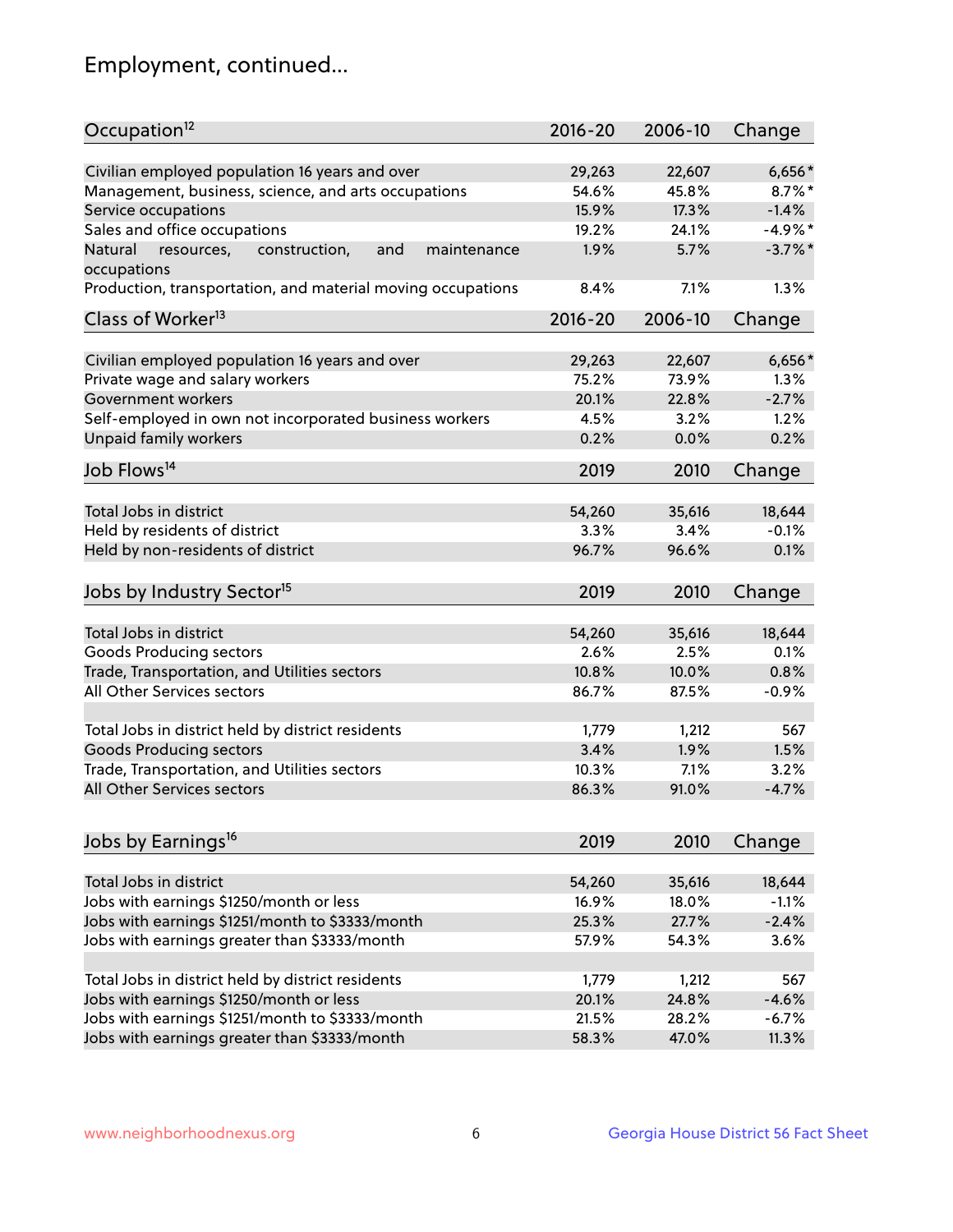## Employment, continued...

| 2019   | 2010   | Change  |
|--------|--------|---------|
|        |        |         |
| 54,260 | 35,616 | 18,644  |
| 21.9%  | 21.1%  | 0.8%    |
| 57.9%  | 62.6%  | $-4.7%$ |
| 20.2%  | 16.3%  | 4.0%    |
|        |        |         |
| 1.779  | 1.212  | 567     |
| 31.6%  | 29.3%  | 2.4%    |
| 52.0%  | 57.0%  | $-5.0%$ |
| 16.4%  | 13.7%  | 2.7%    |
|        |        |         |

#### Education

| School Enrollment <sup>18</sup>                | $2016 - 20$ | 2006-10 | Change                |
|------------------------------------------------|-------------|---------|-----------------------|
|                                                |             |         |                       |
| Population 3 years and over enrolled in school | 23,681      | 25,361  | $-1,681$              |
| Nursery school, preschool                      | 2.6%        | 2.2%    | 0.4%                  |
| Kindergarten                                   | 1.6%        | 1.2%    | 0.5%                  |
| Elementary school (grades 1-8)                 | 10.5%       | 13.5%   | $-2.9\%$              |
| High school (grades 9-12)                      | 6.4%        | 7.3%    | $-0.9%$               |
| College or graduate school                     | 78.8%       | 75.9%   | 2.9%                  |
| Educational Attainment <sup>19</sup>           | $2016 - 20$ | 2006-10 | Change                |
|                                                |             |         |                       |
| Population 25 years and over                   | 33,983      | 25,524  | 8,459*                |
| Less than 9th grade                            | 2.2%        | 3.6%    | $-1.4%$               |
| 9th to 12th grade, no diploma                  | 6.2%        | 11.9%   | $-5.7%$               |
| High school graduate (includes equivalency)    | 20.4%       | 24.2%   | $-3.8\%$ *            |
| Some college, no degree                        | 14.3%       | 17.0%   | $-2.7%$               |
| Associate's degree                             | 4.7%        | 4.4%    | 0.3%                  |
| Bachelor's degree                              | 29.6%       | 23.9%   | $5.7\%$ *             |
| Graduate or professional degree                | 22.6%       | 14.9%   | $7.7\%$ *             |
|                                                |             |         |                       |
| Percent high school graduate or higher         | 91.6%       | 84.5%   | $7.1\%$ *             |
| Percent bachelor's degree or higher            | 52.2%       | 38.9%   | $13.4\%$ <sup>*</sup> |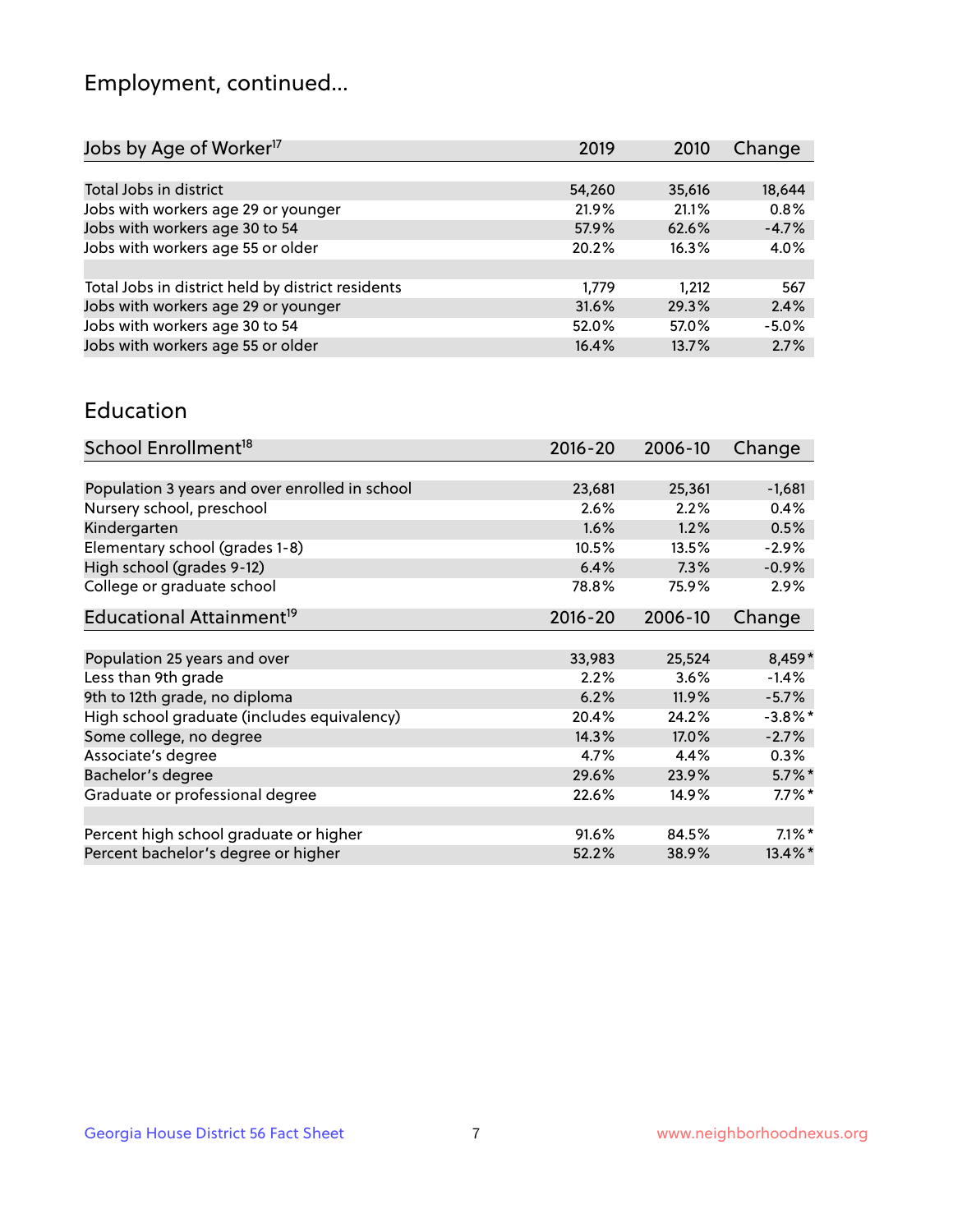## Housing

| Households by Type <sup>20</sup>                     | 2016-20     | 2006-10 | Change     |
|------------------------------------------------------|-------------|---------|------------|
|                                                      |             |         |            |
| <b>Total households</b>                              | 23,801      | 18,067  | $5,734*$   |
| Family households (families)                         | 30.1%       | 38.6%   | $-8.5%$ *  |
| With own children under 18 years                     | 10.2%       | 15.8%   | $-5.5%$ *  |
| Married-couple family                                | 14.7%       | 16.9%   | $-2.1%$    |
| With own children of the householder under 18 years  | 3.3%        | 4.8%    | $-1.5%$    |
| Male householder, no wife present, family            | 3.3%        | 5.1%    | $-1.8%$    |
| With own children of the householder under 18 years  | 0.6%        | 1.5%    | $-0.8%$    |
| Female householder, no husband present, family       | 12.0%       | 16.6%   | $-4.5%$ *  |
| With own children of the householder under 18 years  | 6.3%        | 9.5%    | $-3.2\%$ * |
| Nonfamily households                                 | 69.9%       | 61.4%   | $8.5\%$ *  |
| Householder living alone                             | 53.4%       | 48.6%   | 4.9%*      |
| 65 years and over                                    | 7.2%        | 6.9%    | 0.3%       |
|                                                      |             |         |            |
| Households with one or more people under 18 years    | 12.6%       | 19.0%   | $-6.4\%$ * |
| Households with one or more people 65 years and over | 15.0%       | 16.7%   | $-1.6%$    |
|                                                      |             |         |            |
| Average household size                               | 1.99        | 2.12    | $-0.14*$   |
| Average family size                                  | 3.20        | 3.18    | 0.02       |
|                                                      |             |         |            |
| Housing Occupancy <sup>21</sup>                      | $2016 - 20$ | 2006-10 | Change     |
|                                                      |             |         |            |
| Total housing units                                  | 30,074      | 25,499  | 4,576*     |
| Occupied housing units                               | 79.1%       | 70.9%   | $8.3\%$ *  |
| Vacant housing units                                 | 20.9%       | 29.1%   | $-8.3\%$ * |
|                                                      |             |         | $-9.9*$    |
| Homeowner vacancy rate                               | 2.1         | 12.0    |            |
| Rental vacancy rate                                  | 7.5         | 17.2    | $-9.6*$    |
| Units in Structure <sup>22</sup>                     | $2016 - 20$ | 2006-10 | Change     |
|                                                      |             |         |            |
| Total housing units                                  | 30,074      | 25,499  | 4,576*     |
| 1-unit, detached                                     | 32.2%       | 36.6%   | $-4.4\%$ * |
| 1-unit, attached                                     | 2.0%        | 2.4%    | $-0.4%$    |
| 2 units                                              | 3.7%        | 4.2%    | $-0.6%$    |
| 3 or 4 units                                         | 3.4%        | 5.8%    | $-2.4\%$ * |
| 5 to 9 units                                         | 6.3%        | 9.2%    | -2.9%*     |
| 10 to 19 units                                       | 6.9%        | 8.6%    | $-1.7\%$   |
| 20 or more units                                     | 45.1%       | 32.2%   | 12.9%*     |
| Mobile home                                          | 0.3%        | 0.9%    | $-0.6\%$   |
| Boat, RV, van, etc.                                  | 0.0%        | 0.0%    | 0.0%       |
|                                                      |             |         |            |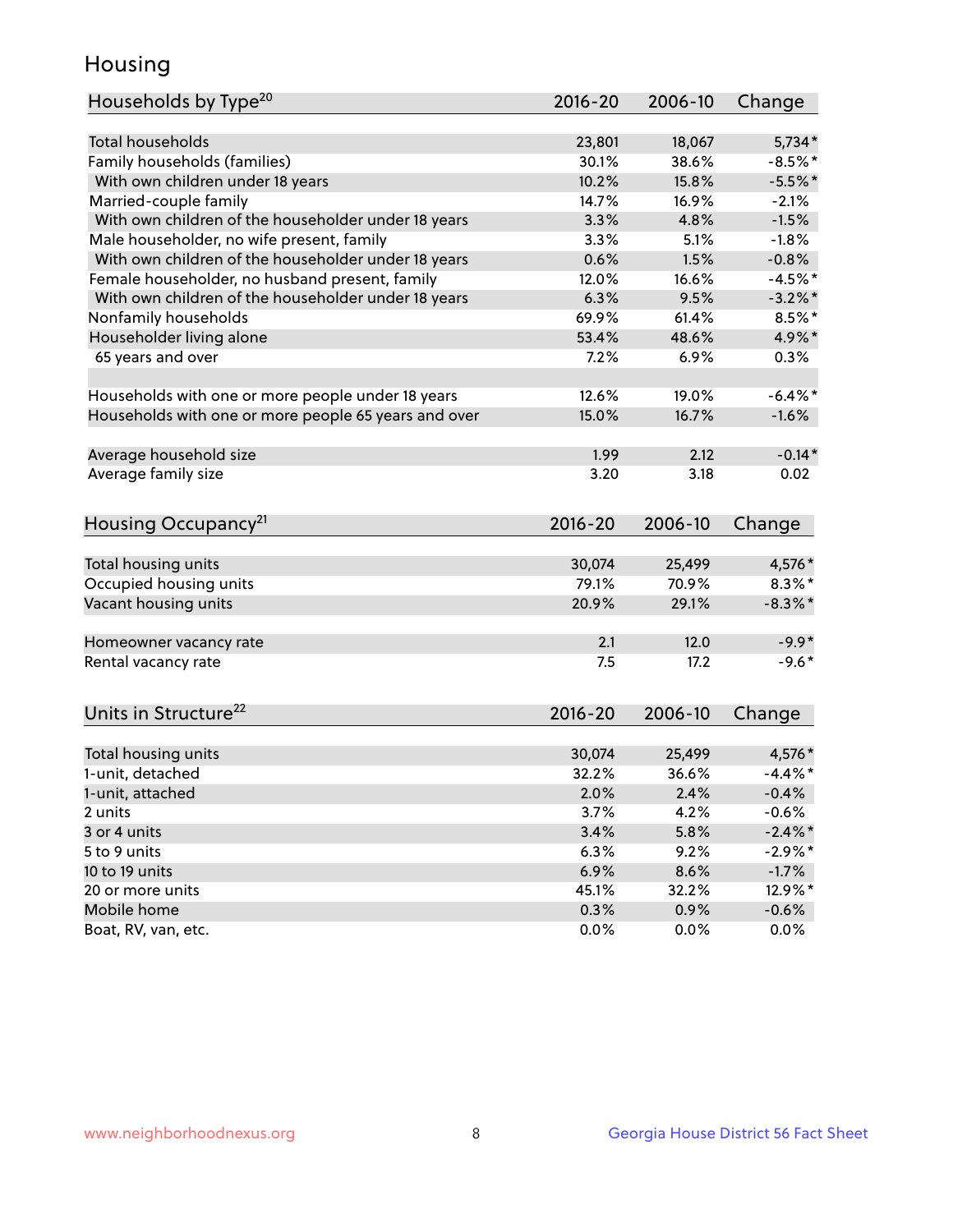## Housing, Continued...

| Year Structure Built <sup>23</sup>             | 2016-20     | 2006-10 | Change     |
|------------------------------------------------|-------------|---------|------------|
| Total housing units                            | 30,074      | 25,499  | 4,576*     |
| Built 2014 or later                            | 10.7%       | (X)     | (X)        |
| Built 2010 to 2013                             | 4.9%        | (X)     | (X)        |
| Built 2000 to 2009                             | 26.2%       | 24.9%   | 1.3%       |
| Built 1990 to 1999                             | 7.3%        | 5.8%    | 1.5%       |
| Built 1980 to 1989                             | 4.3%        | 4.9%    | $-0.6%$    |
| Built 1970 to 1979                             | 4.7%        | 6.1%    | $-1.4%$    |
| Built 1960 to 1969                             | 8.7%        | 15.4%   | $-6.7%$    |
| Built 1950 to 1959                             | 16.0%       | 19.3%   | $-3.3\%$ * |
| Built 1940 to 1949                             | 7.5%        | 8.4%    | $-0.9%$    |
| Built 1939 or earlier                          | 9.9%        | 15.2%   | $-5.3\%$ * |
| Housing Tenure <sup>24</sup>                   | $2016 - 20$ | 2006-10 | Change     |
| Occupied housing units                         | 23,801      | 18,067  | $5,734*$   |
| Owner-occupied                                 | 36.3%       | 39.5%   | $-3.2\%$ * |
| Renter-occupied                                | 63.7%       | 60.5%   | 3.2%       |
| Average household size of owner-occupied unit  | 1.87        | 2.07    | $-0.19*$   |
| Average household size of renter-occupied unit | 2.05        | 2.16    | $-0.11$    |
| Residence 1 Year Ago <sup>25</sup>             | $2016 - 20$ | 2006-10 | Change     |
| Population 1 year and over                     | 59,048      | 51,899  | $7,148*$   |
| Same house                                     | 72.0%       | 61.0%   | 11.0%*     |
| Different house in the U.S.                    | 25.1%       | 36.6%   | $-11.5%$ * |
| Same county                                    | 11.2%       | 17.3%   | $-6.2%$ *  |
| Different county                               | 13.9%       | 19.3%   | $-5.4\%$ * |
| Same state                                     | 7.6%        | 10.5%   | $-2.9\%$ * |
| Different state                                | 6.3%        | 8.8%    | $-2.4%$    |
| Abroad                                         | 2.9%        | 2.4%    | 0.5%       |
| Value of Housing Unit <sup>26</sup>            | $2016 - 20$ | 2006-10 | Change     |
| Owner-occupied units                           | 8,635       | 7,130   | $1,505*$   |
| Less than \$50,000                             | 6.0%        | 4.7%    | 1.4%       |
| \$50,000 to \$99,999                           | 10.6%       | 17.6%   | $-7.1%$    |
| \$100,000 to \$149,999                         | 14.9%       | 16.0%   | $-1.1%$    |
| \$150,000 to \$199,999                         | 16.2%       | 23.7%   | $-7.5%$    |
| \$200,000 to \$299,999                         | 19.8%       | 16.6%   | 3.1%       |
| \$300,000 to \$499,999                         | 22.3%       | 12.8%   | 9.5%       |
| \$500,000 to \$999,999                         | 9.4%        | 6.0%    | 3.4%       |
| \$1,000,000 or more                            | 0.8%        | 2.5%    | $-1.7%$    |
| Median (dollars)                               | 210,548     | 171,451 | 39,097*    |
| Mortgage Status <sup>27</sup>                  | $2016 - 20$ | 2006-10 | Change     |
| Owner-occupied units                           | 8,635       | 7,130   | $1,505*$   |
| Housing units with a mortgage                  | 64.4%       | 71.8%   | $-7.4\%$ * |
| Housing units without a mortgage               | 35.6%       | 28.2%   | $7.4\%$ *  |
|                                                |             |         |            |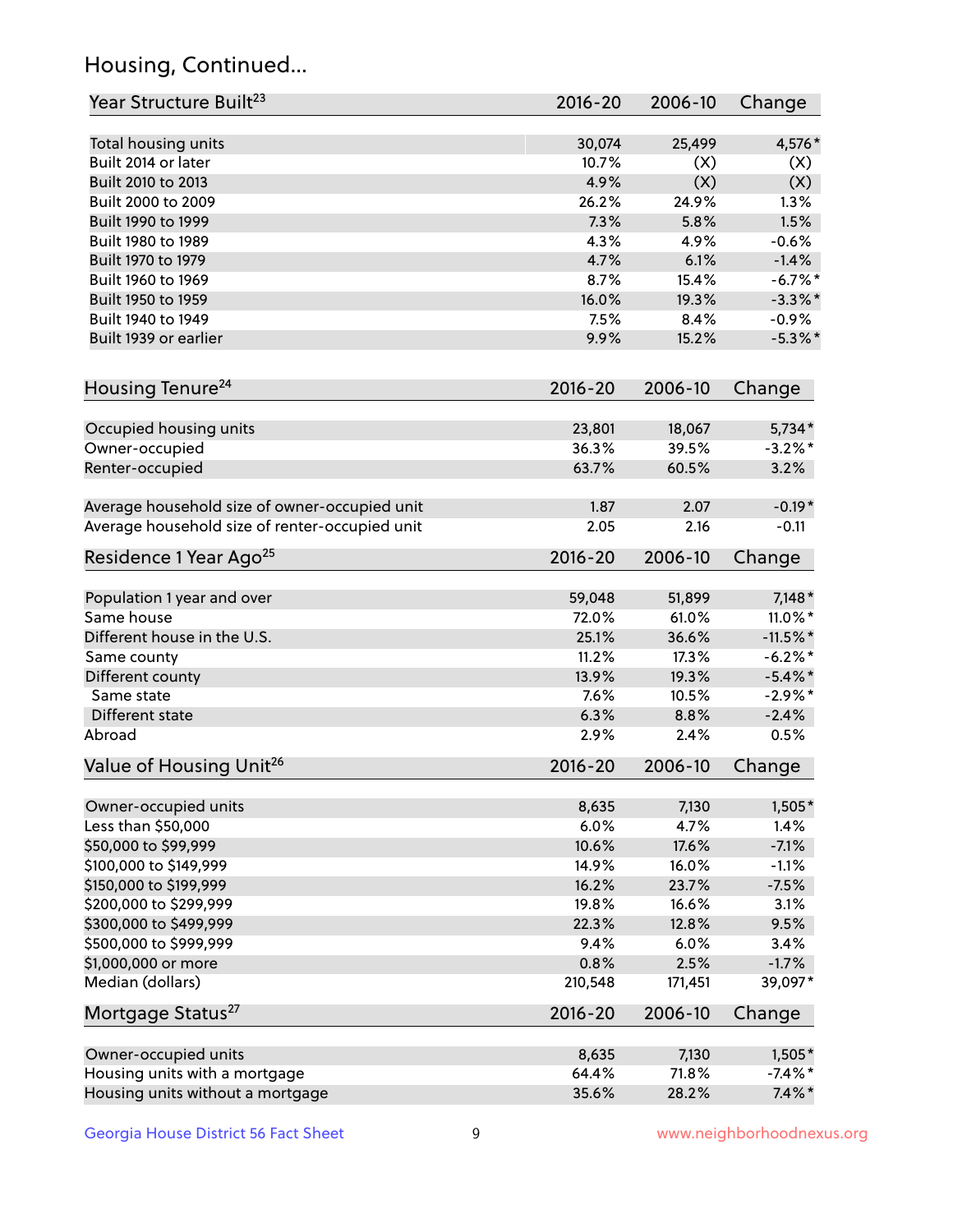## Housing, Continued...

| Selected Monthly Owner Costs <sup>28</sup>                                            | 2016-20     | 2006-10 | Change       |
|---------------------------------------------------------------------------------------|-------------|---------|--------------|
| Housing units with a mortgage                                                         | 5,564       | 5,119   | 446          |
| Less than \$300                                                                       | 0.1%        | 0.1%    | $-0.0%$      |
| \$300 to \$499                                                                        | 1.1%        | 1.6%    | $-0.4%$      |
| \$500 to \$999                                                                        | 18.7%       | 18.4%   | 0.2%         |
| \$1,000 to \$1,499                                                                    | 24.9%       | 24.8%   | 0.1%         |
| \$1,500 to \$1,999                                                                    | 22.9%       | 22.6%   | 0.3%         |
| \$2,000 to \$2,999                                                                    | 21.3%       | 17.8%   | 3.5%         |
| \$3,000 or more                                                                       | 11.0%       | 14.7%   | $-3.7%$      |
| Median (dollars)                                                                      | 1,614       | 1,612   | $\mathbf{1}$ |
| Housing units without a mortgage                                                      | 3,071       | 2,011   | $1,060*$     |
| Less than \$150                                                                       | 17.4%       | 1.7%    | 15.7%        |
| \$150 to \$249                                                                        | 9.8%        | 13.7%   | $-4.0%$      |
| \$250 to \$349                                                                        | 14.2%       | 14.0%   | 0.2%         |
| \$350 to \$499                                                                        | 20.3%       | 29.6%   | $-9.3%$      |
| \$500 to \$699                                                                        | 15.2%       | 23.1%   | $-7.8%$      |
| \$700 or more                                                                         | 23.1%       | 17.9%   | 5.2%         |
| Median (dollars)                                                                      | 392         | 458     | $-66*$       |
| Selected Monthly Owner Costs as a Percentage of<br>Household Income <sup>29</sup>     | $2016 - 20$ | 2006-10 | Change       |
| Housing units with a mortgage (excluding units where<br>SMOCAPI cannot be computed)   | 5,528       | 5,097   | 431          |
| Less than 20.0 percent                                                                | 50.4%       | 25.1%   | 25.4%*       |
| 20.0 to 24.9 percent                                                                  | 13.1%       | 15.7%   | $-2.5%$      |
| 25.0 to 29.9 percent                                                                  | 9.9%        | 11.3%   | $-1.4%$      |
| 30.0 to 34.9 percent                                                                  | 3.8%        | 12.3%   | $-8.4%$      |
| 35.0 percent or more                                                                  | 22.7%       | 35.7%   | $-13.0\%$ *  |
| Not computed                                                                          | 36          | 21      | 15           |
| Housing unit without a mortgage (excluding units where<br>SMOCAPI cannot be computed) | 2,461       | 1,899   | 562          |
| Less than 10.0 percent                                                                | 41.5%       | 23.7%   | 17.8%*       |
| 10.0 to 14.9 percent                                                                  | 18.2%       | 20.1%   | $-2.0%$      |
| 15.0 to 19.9 percent                                                                  | 13.0%       | 8.3%    | 4.7%         |
| 20.0 to 24.9 percent                                                                  | 3.2%        | 10.2%   | $-7.1%$      |
| 25.0 to 29.9 percent                                                                  | 3.9%        | 7.0%    | $-3.1%$      |
| 30.0 to 34.9 percent                                                                  | 1.8%        | 3.5%    | $-1.8%$      |
| 35.0 percent or more                                                                  | 18.6%       | 27.1%   | $-8.5%$      |
| Not computed                                                                          | 609         | 112     | 498          |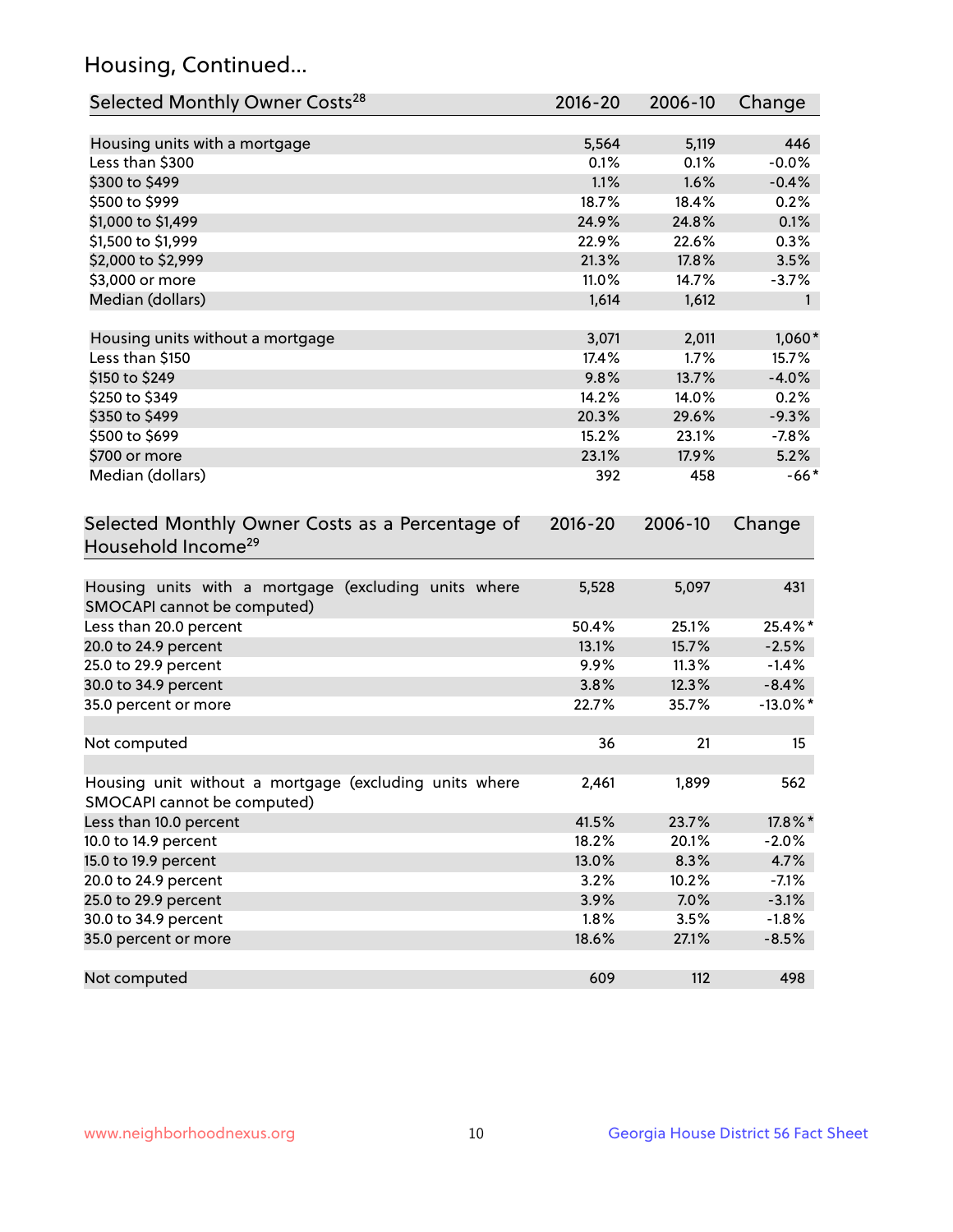## Housing, Continued...

| Gross Rent <sup>30</sup>   | $2016 - 20$ | 2006-10 | Change           |
|----------------------------|-------------|---------|------------------|
|                            |             |         |                  |
| Occupied units paying rent | 14,828      | 10,615  | $4,213*$         |
| Less than \$200            | 1.0%        | 2.8%    | $-1.7%$          |
| \$200 to \$499             | 4.7%        | 10.7%   | $-5.9%$          |
| \$500 to \$749             | 9.6%        | 18.9%   | $-9.3%$          |
| \$750 to \$999             | 15.7%       | 29.5%   | $-13.8\%$ *      |
| \$1,000 to \$1,499         | 29.4%       | 27.7%   | $1.8\%$          |
| \$1,500 to \$1,999         | 23.8%       | 7.7%    | $16.1\%$ *       |
| \$2,000 or more            | 15.6%       | 2.8%    | 12.8%*           |
| Median (dollars)           | 1,314       | 1,023   | $291*$           |
|                            |             |         |                  |
| No rent paid               | 338         | 322     | 16 <sup>16</sup> |

| Gross Rent as a Percentage of Household Income <sup>31</sup>                   | $2016 - 20$ | 2006-10 | Change     |
|--------------------------------------------------------------------------------|-------------|---------|------------|
|                                                                                |             |         |            |
| Occupied units paying rent (excluding units where GRAPI<br>cannot be computed) | 14,173      | 10,280  | 3,893*     |
| Less than 15.0 percent                                                         | 8.6%        | $7.7\%$ | $0.9\%$    |
| 15.0 to 19.9 percent                                                           | 14.0%       | 9.5%    | 4.5%*      |
| 20.0 to 24.9 percent                                                           | 10.5%       | 10.7%   | $-0.1%$    |
| 25.0 to 29.9 percent                                                           | 12.3%       | 11.6%   | 0.7%       |
| 30.0 to 34.9 percent                                                           | $7.4\%$     | 9.5%    | $-2.1%$    |
| 35.0 percent or more                                                           | 47.1%       | 51.0%   | $-3.9\%$ * |
|                                                                                |             |         |            |
| Not computed                                                                   | 993         | 657     | $336*$     |

## Transportation

| Commuting to Work <sup>32</sup>           | 2016-20  | 2006-10 | Change     |
|-------------------------------------------|----------|---------|------------|
|                                           |          |         |            |
| Workers 16 years and over                 | 28,785   | 22,082  | $6,703*$   |
| Car, truck, or van - drove alone          | 52.2%    | 48.9%   | $3.4\%$ *  |
| Car, truck, or van - carpooled            | 5.4%     | 8.2%    | $-2.8\%$ * |
| Public transportation (excluding taxicab) | $11.9\%$ | 17.3%   | $-5.4\%$ * |
| Walked                                    | $13.0\%$ | 16.5%   | $-3.4%$    |
| Other means                               | 4.2%     | 2.2%    | 2.1%       |
| Worked at home                            | 13.2%    | 7.1%    | $6.1\%$ *  |
|                                           |          |         |            |
| Mean travel time to work (minutes)        | 24.5     | 24.6    | $-0.0$     |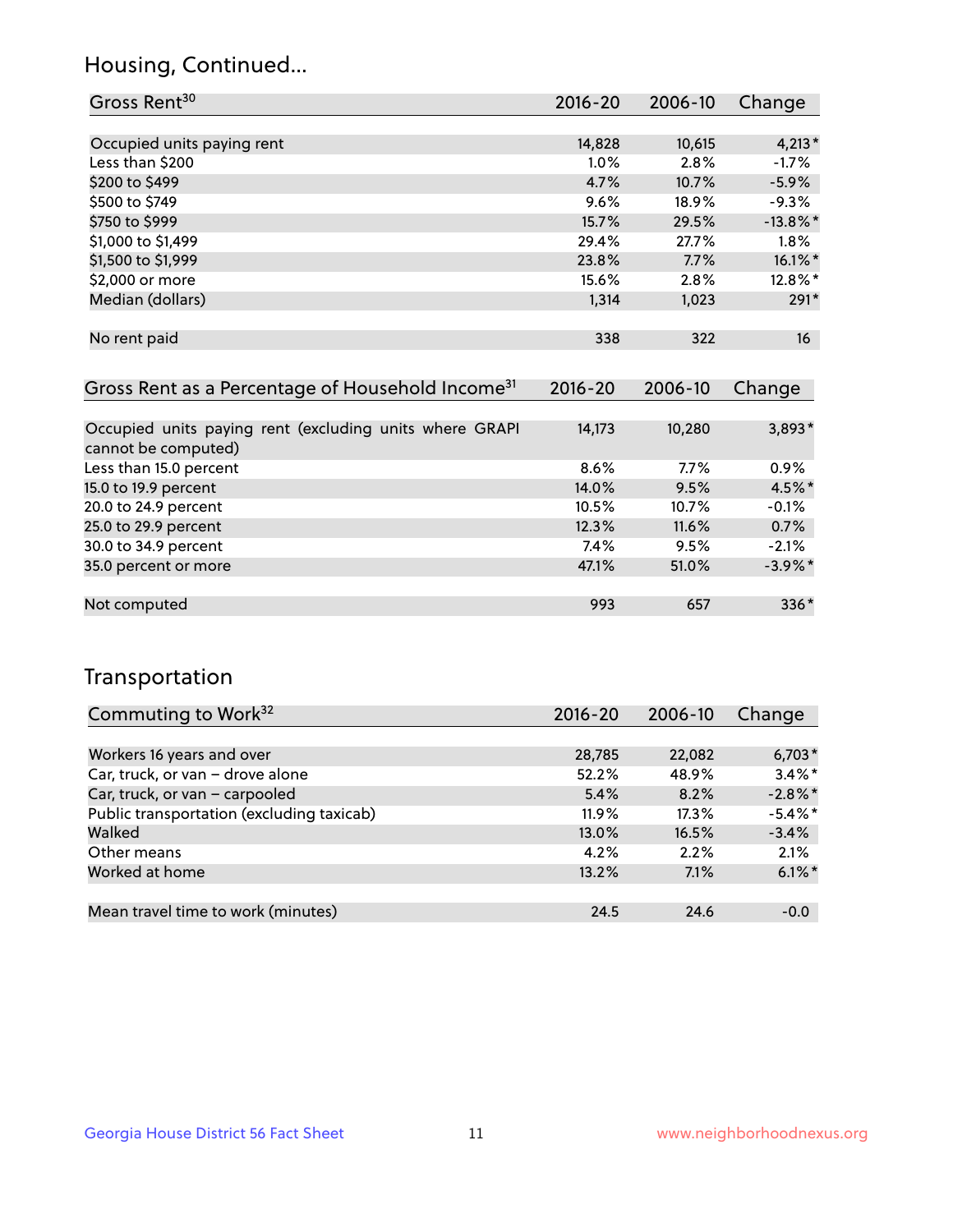## Transportation, Continued...

| Vehicles Available <sup>33</sup> | $2016 - 20$ | 2006-10 | Change     |
|----------------------------------|-------------|---------|------------|
|                                  |             |         |            |
| Occupied housing units           | 23,801      | 18,067  | $5.734*$   |
| No vehicles available            | 20.9%       | 24.4%   | $-3.6\%$ * |
| 1 vehicle available              | 51.7%       | 47.2%   | $4.6\%$ *  |
| 2 vehicles available             | 22.2%       | 22.3%   | $-0.0%$    |
| 3 or more vehicles available     | 5.2%        | 6.1%    | $-0.9%$    |

#### Health

| Health Insurance coverage <sup>34</sup>                 | 2016-20 |
|---------------------------------------------------------|---------|
|                                                         |         |
| Civilian Noninstitutionalized Population                | 59,140  |
| With health insurance coverage                          | 88.7%   |
| With private health insurance coverage                  | 72.6%   |
| With public health coverage                             | 21.8%   |
| No health insurance coverage                            | 11.3%   |
| Civilian Noninstitutionalized Population Under 19 years | 9,385   |
| No health insurance coverage                            | 7.8%    |
| Civilian Noninstitutionalized Population 19 to 64 years | 45,344  |
| In labor force:                                         | 30,164  |
| Employed:                                               | 28,023  |
| With health insurance coverage                          | 89.2%   |
| With private health insurance coverage                  | 86.4%   |
| With public coverage                                    | 4.0%    |
| No health insurance coverage                            | 10.8%   |
| Unemployed:                                             | 2,141   |
| With health insurance coverage                          | 60.5%   |
| With private health insurance coverage                  | 46.6%   |
| With public coverage                                    | 17.0%   |
| No health insurance coverage                            | 39.5%   |
| Not in labor force:                                     | 15,179  |
| With health insurance coverage                          | 86.4%   |
| With private health insurance coverage                  | 72.6%   |
| With public coverage                                    | 19.3%   |
| No health insurance coverage                            | 13.6%   |